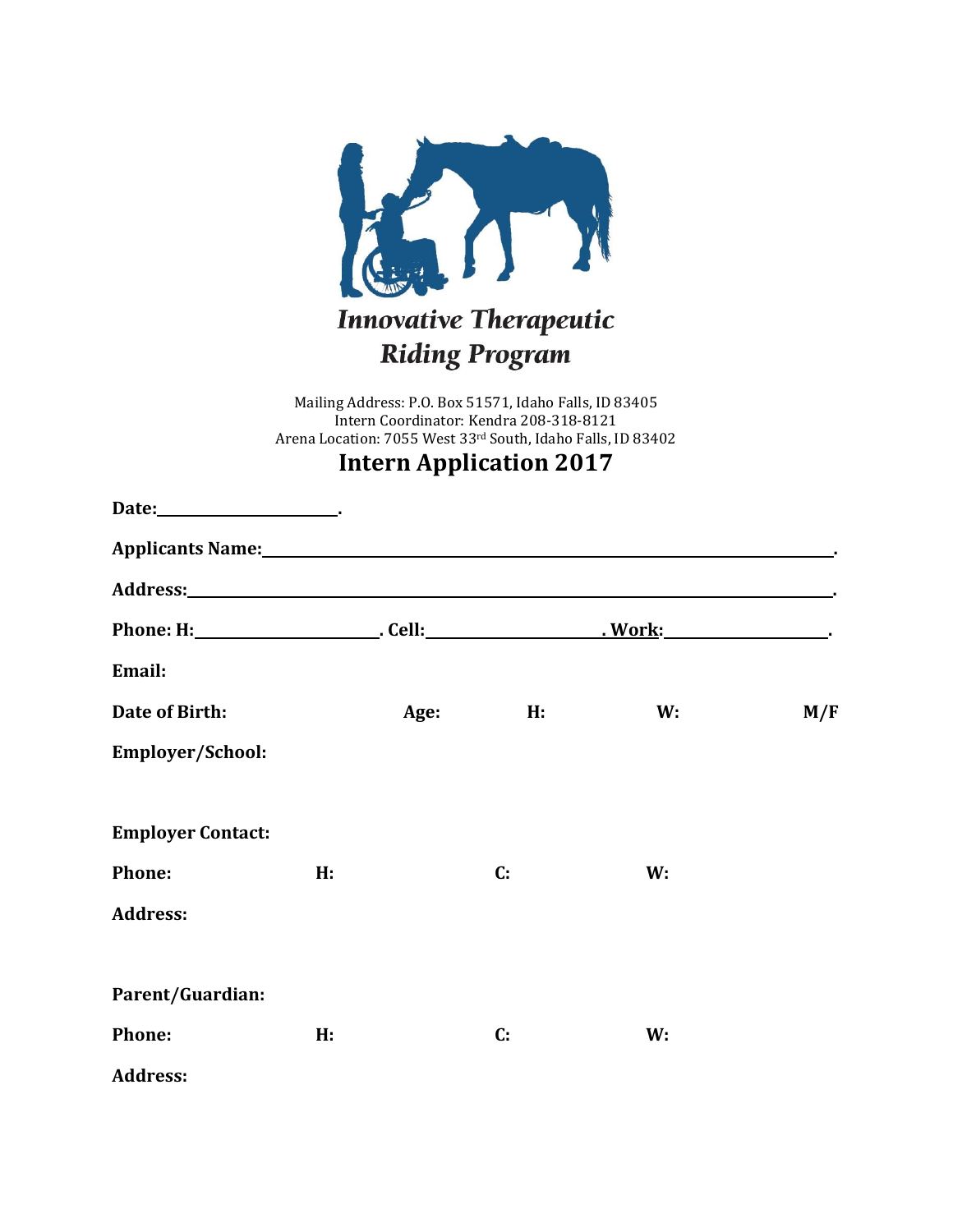# **Intern Interests**

## **Please check any areas of interest that you would like to participate in as an ITRP intern.**

## **ITRP Program Interning for:**

- o Buckaroos (children 3-8yrs.)
- o Greater Strides (children 18-under with disabilities)
- o Trail Blazers (9-18yrs.)
- o Making Strides (19-up with disabilities)
- o 4-H

## **Program Volunteer**

- o Leading a horse
- o Side walking with a student
- o Fence building
- o Facility repairs
- o Construction
- o Horse transport
- o Hay transport
- o Horse monitoring

## **Competition**

- o Horse show
- o Away horse shows/competition

## **Administration**

- o Public Relations
- o Fundraising
- o Newsletter
- o Volunteer recruitment
- o Telephone/Computer work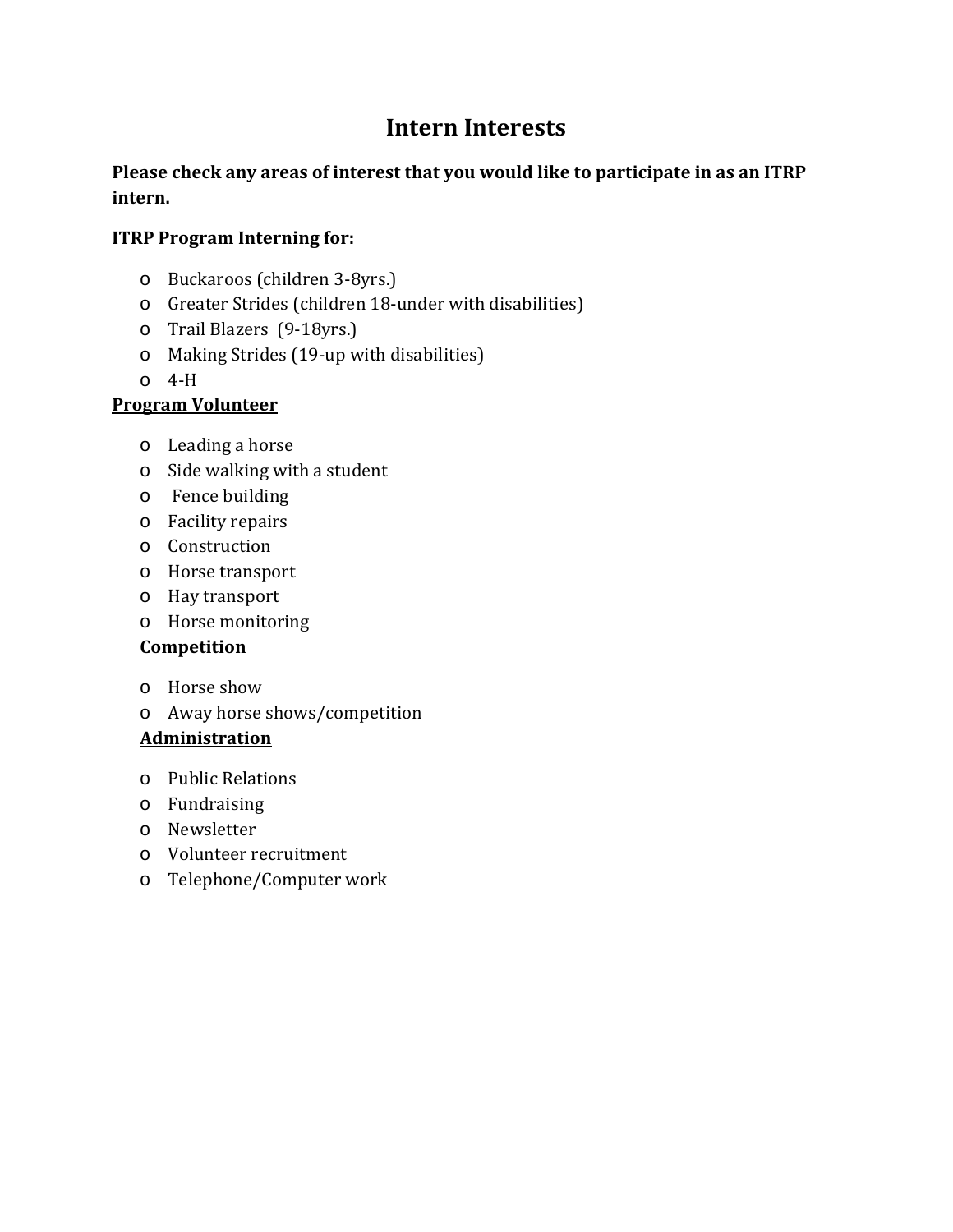Please describe hours you can intern, if you are available on short notice, or any other scheduling/training/personal information that would pertain to interning at Innovative Therapeutic Riding Program.

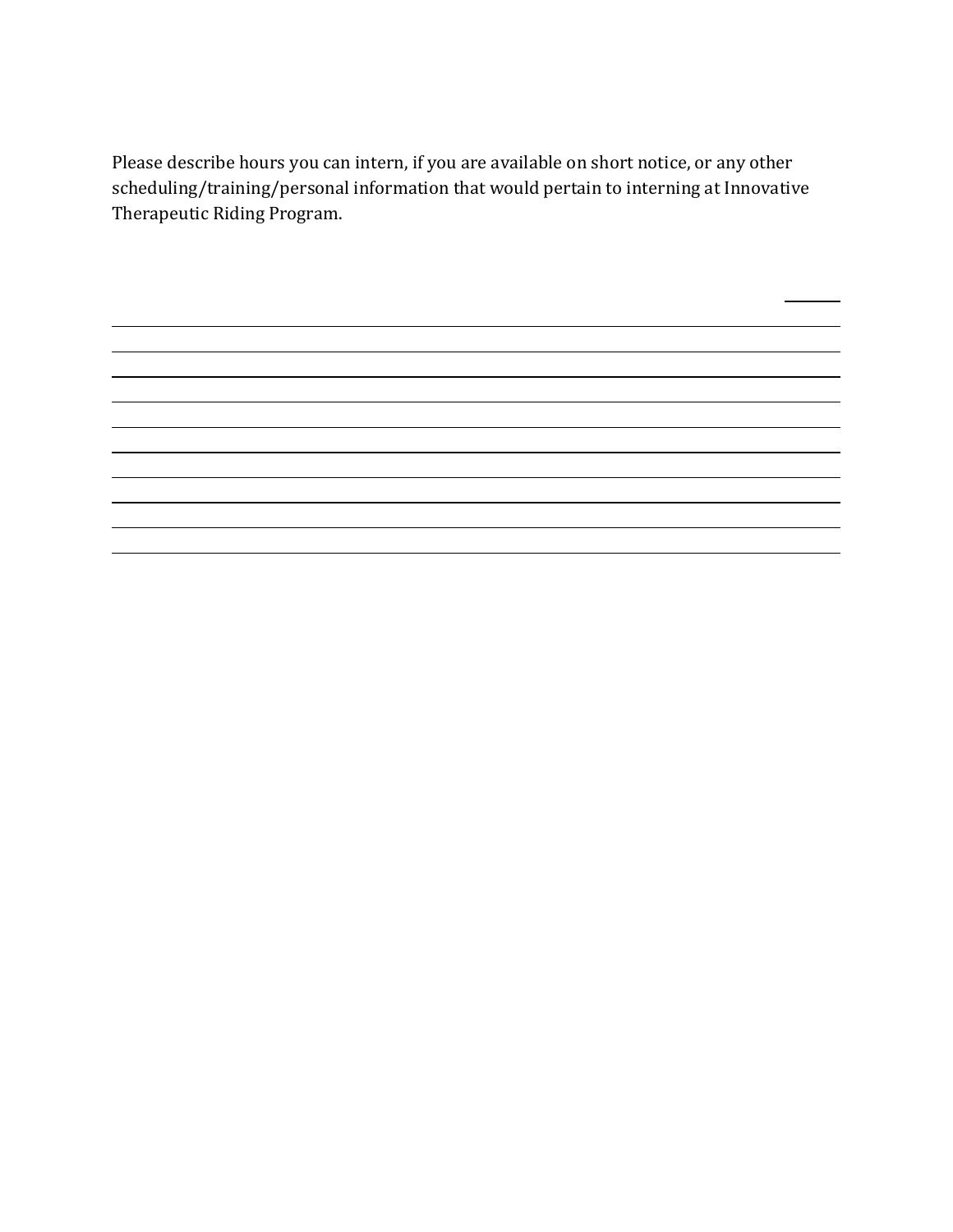| Name: Name and the state of the state of the state of the state of the state of the state of the state of the state of the state of the state of the state of the state of the state of the state of the state of the state of |    |    |           |  |  |  |  |
|--------------------------------------------------------------------------------------------------------------------------------------------------------------------------------------------------------------------------------|----|----|-----------|--|--|--|--|
| Address:                                                                                                                                                                                                                       |    |    |           |  |  |  |  |
| City/State/Zip:                                                                                                                                                                                                                |    |    |           |  |  |  |  |
| Phone: H                                                                                                                                                                                                                       | C: | W: |           |  |  |  |  |
| Physician's Name:                                                                                                                                                                                                              |    |    |           |  |  |  |  |
| Health Insurance Company:                                                                                                                                                                                                      |    |    | Policy #: |  |  |  |  |
| Allergies:                                                                                                                                                                                                                     |    |    |           |  |  |  |  |
| <b>Current Medications:</b>                                                                                                                                                                                                    |    |    |           |  |  |  |  |
| In the event of an emergency please contact:                                                                                                                                                                                   |    |    |           |  |  |  |  |
| Name:                                                                                                                                                                                                                          |    |    | Phone:    |  |  |  |  |
|                                                                                                                                                                                                                                |    |    |           |  |  |  |  |
| Name:                                                                                                                                                                                                                          |    |    | Phone:    |  |  |  |  |
| Relationship:                                                                                                                                                                                                                  |    |    |           |  |  |  |  |
|                                                                                                                                                                                                                                |    |    |           |  |  |  |  |

# **Intern Authorization for Emergency Medical Treatment 2017**

#### **Consent Plan**

In the event emergency medical aid/treatment is required due to illness or injury during the process of participating in, or receiving ITRP services, or while being on the property of Schaefer Livestock, dba Box T Barn and Stables, I authorize the ITRP to:

- 1. Secure and retain medical treatment and transportation if needed.
- 2. Release participant records upon request to the authorized individual or agency involved in the medical emergency treatment.

This authorization includes x-ray, surgery, hospitalization, medication and any procedure deemed "lifesaving" by the physician. This provision will only be invoked if the person listed below is unable to be reached.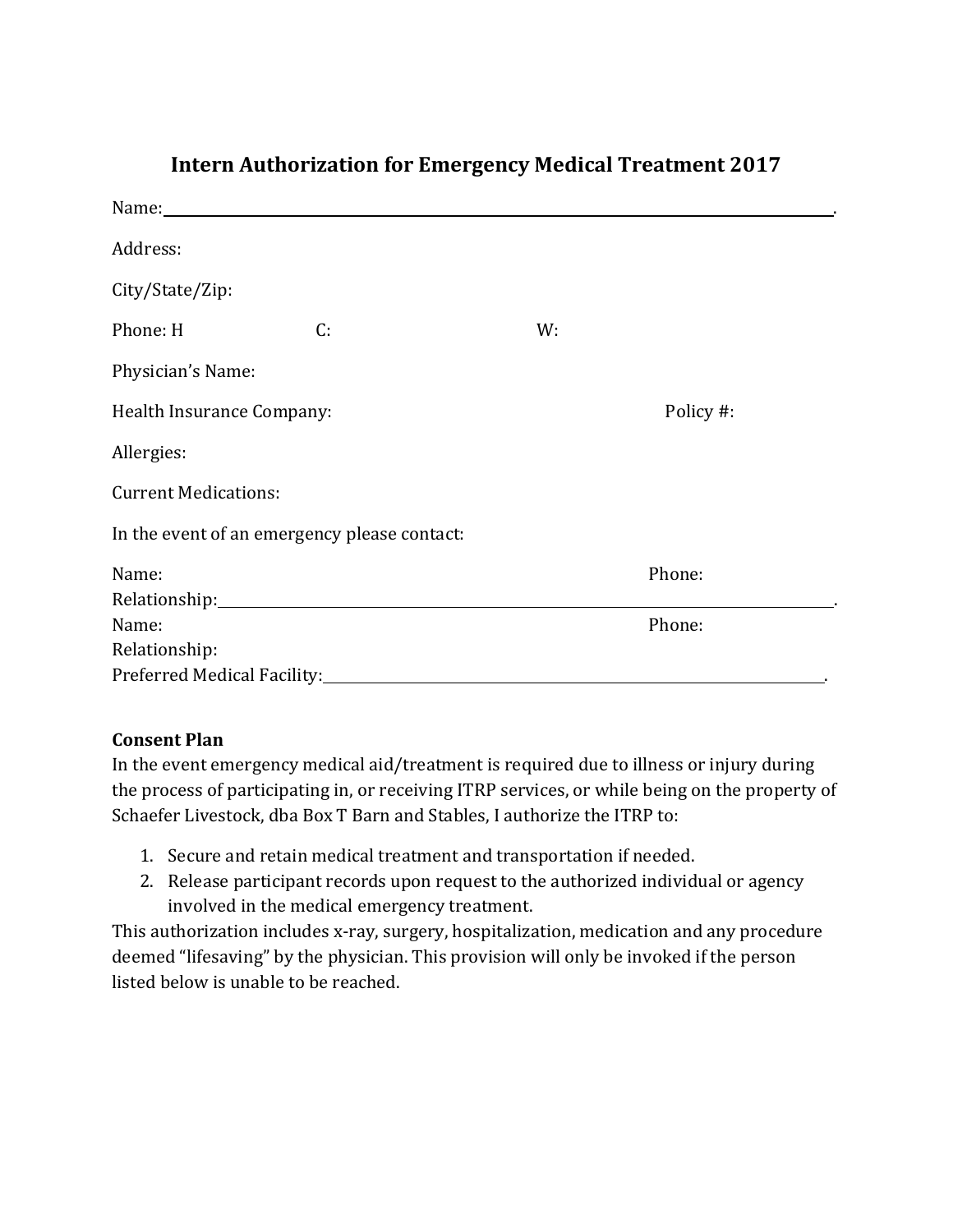| Print Name:                                            |       |
|--------------------------------------------------------|-------|
| Consent signature:                                     | Date: |
| (Intern,, Participant, Parent/Legal Guardian if minor) |       |

## **Authorization for Emergency Medical Treatment Form 2017**

## **(Continued)**

#### **Non-Consent Plan**

I do not give my permission for emergency medical treatment/aid in the case of illness or injury during the process of participating in, or receiving ITRP services, or while being on the property of Schaefer Livestock, dba Box T Barn and Stables. In the event emergency treatment/aid is required, I wish the following procedures to take place:

Print Name:

Non-Consent Signature:

(Intern, Participant, Parent/Legal Guardian)

Date: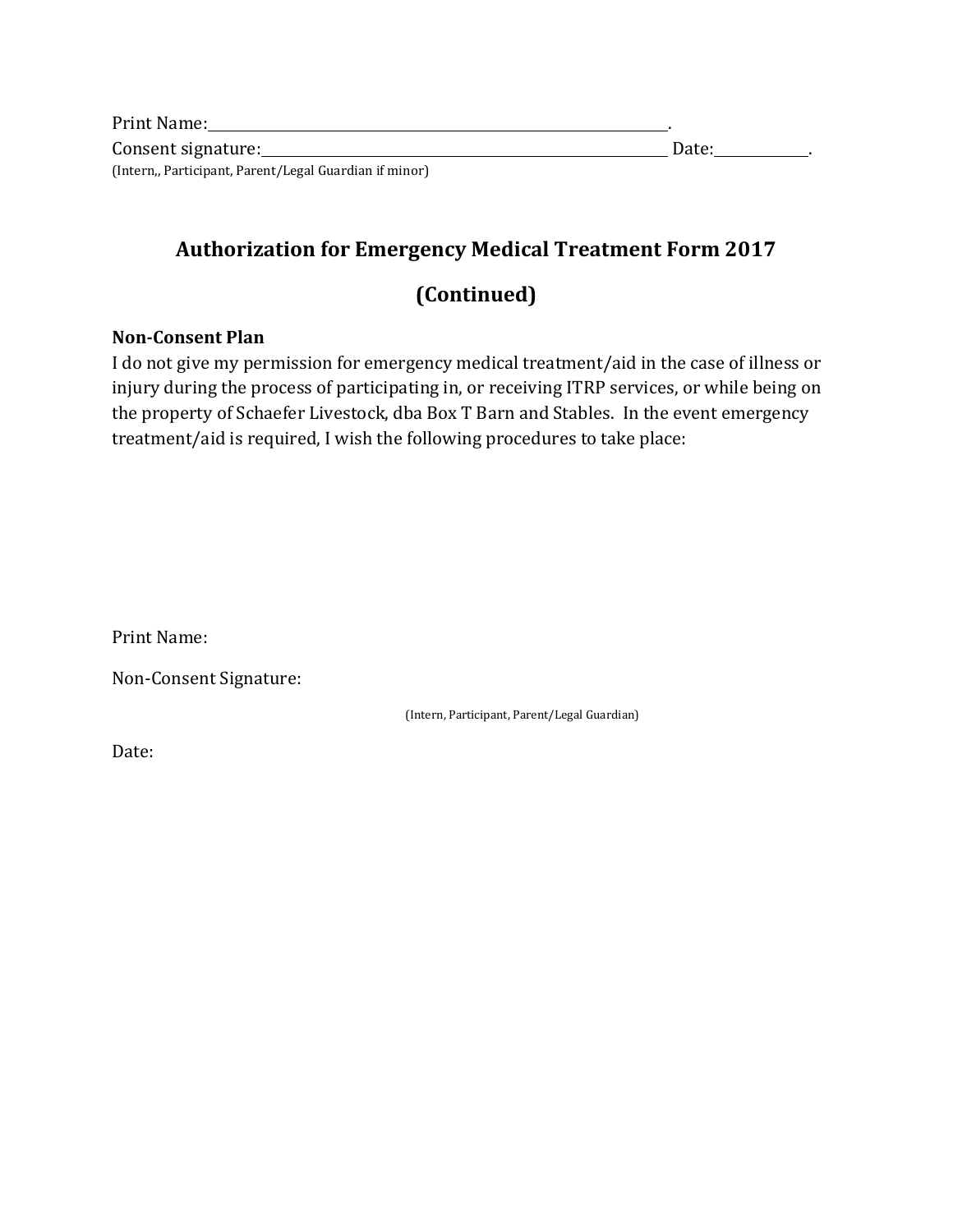## **Liability –Hold Harmless- Assumption of Risk 2017**

#### **Please read carefully before signing**

- **1.** I, **he undersigned have read and understand and** freely and voluntarily enter into this Release and Hold Harmless Agreement with Innovative Therapeutic Riding Program, LLC (hereinafter referred to as ITRP). I understand that this Release and Hold Harmless Agreement is a **Waiver of any and all liabilities** that may be incurred by me as result of volunteering for ITRP
- **2.** I understand that ITRP makes EVERY effort to maintain very high standards of safety in the following areas: Administration, Program, and Facilities as determined by the governing agency for therapeutic riding centers, Professional Association of Therapeutic Horsemanship International (PATH Intl.) Nevertheless, I understand that accidents can occur and I agree to hold ITRP and Schaefer Livestock, dba Box T Barn and Stables harmless in the event of such accident.
- **3.** HELMET USE: I understand that under the PATH Intl. standards for safety, **ALL**  participants, volunteers, interns, and personnel (adults and minors) in any ITRP mounted or driving activity are required to, and in fact WILL wear, protective headgear that is American Society for Testing and Materials-Safety Equipment Institute(ASTM-SEI) approved for equestrian use. If helmets do not meet these standards, they will meet the "PATH Intl. Guidelines for Alternative Helmet Use." As a volunteer, I agree to abide by this standard at all times.
- **4.** I understand that myself or my minor child working with and around the horses of ITRP on Schaefer Livestock, dba Box T Barn and Stables property as a client, staff, member or volunteer has inherent risks that have been minimized as much as possible by ITRP. Nevertheless, I understand that accidents can occur and I agree to hold ITRP harmless in the event of such accident.
- **5.** I understand the potential dangers that I or my minor child could incur in being with, walking with, grooming, tacking, mounting, riding, dismounting, feeding horses, and using equipment around and with the horses, including but not limited to any interactions with other horses at the ITRP facility. Understanding those risks for myself or my minor child, I hereby release ITRP and Schaefer Livestock, dba Box T Barn and Stables from any liability whatsoever in the event of injury or damage of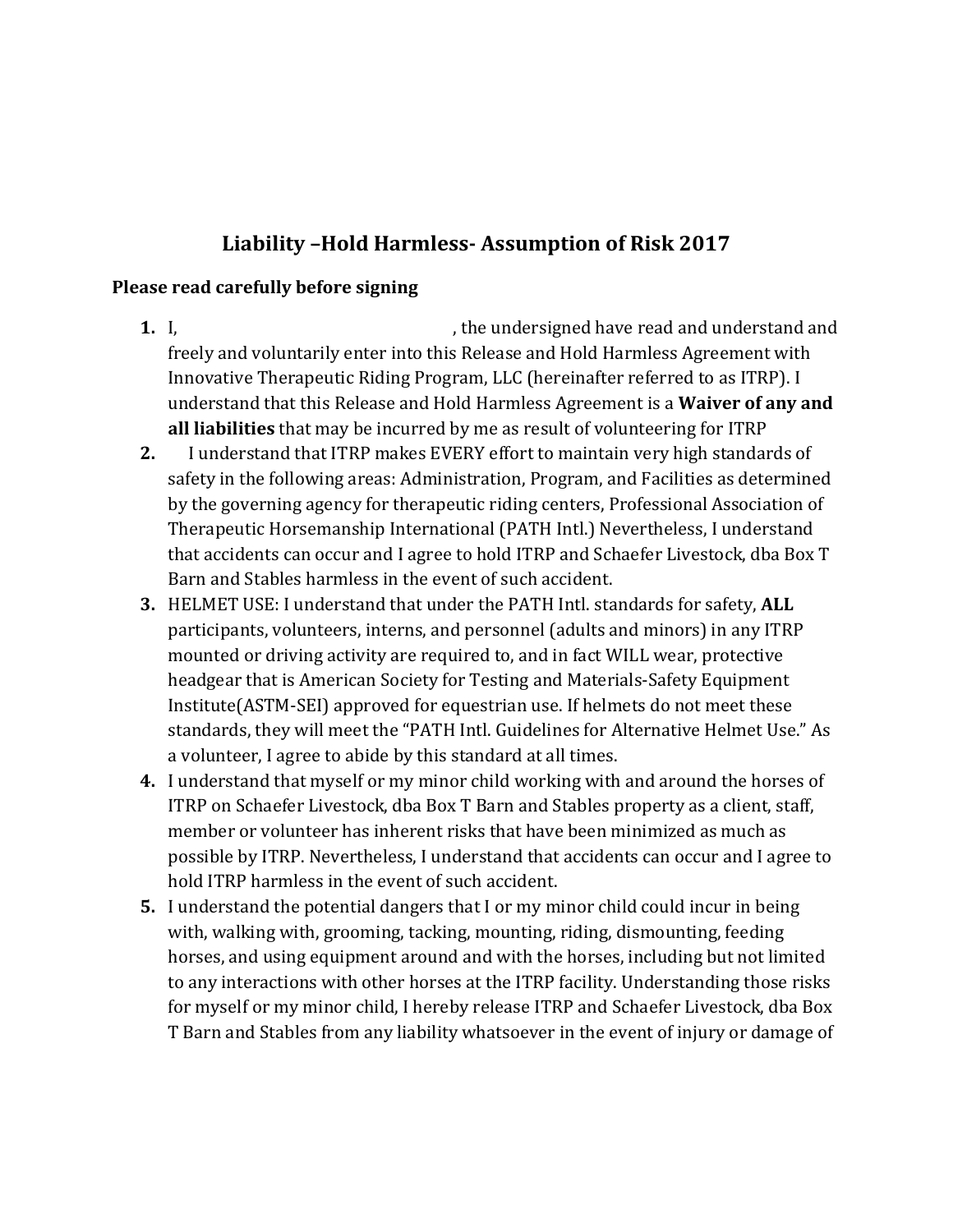any nature or death to me, my child, or anyone else caused by or incidental to my electing to have myself or my child be involved with the horses and equipment of ITRP. This release of liability applies to ITRP, Schaefer Livestock, dba Box T Barn and Stables, their officers, directors, trustees, agents, shareholders, instructors, therapists, staff, volunteers, representatives, successors, assigns, and anyone else directly or indirectly connected with ITRP or Schaefer Livestock, dba Box T Barn and Stables.

- **6.** I further voluntarily agree and warrant to Release and Hold Harmless all of the above named organizations and people for any and all manner of claims demands and damages of every kind or nature whatsoever, which I may now, or in the future have against ITRP or Schaefer Livestock, dba Box T Barn and Stables, and not limited to any incident caused by or related to negligence by the above named, including but not limited to injuries, death, or property damage from: being with, walking with, grooming, tacking, mounting, riding, dismounting, feeding horses; using equipment around and with the horses; and use of horse barn, Paddock, trails or arenas in any capacity.
- **7. WARNING: UNDER IDAHO LAW, AN EQUINE PROFESSIONAL IS NOT LIABLE FOR AN INJURY TO OR THE DEATH OF A PARTICIPANT IN EQUINE ACTIVITIES RESULTING FROM THE INHERENT RISK OF EQUINE ACTIVITIES PURSUANT TO C.R.S. 13-21-120.**

I, the undersigned, hereby intending to be legally bound for myself, my child, my heirs, assigns, executors, or administrators, understand and recognize and warrant that this Release and Hold Harmless Agreement is being voluntarily and intentionally agreed to and signed. This agreement waives and forever releases, acquits, discharges and holds harmless all claims for damages against ITRP or Schaefer Livestock, dba Box T Barn and Stables.

Intern's Name (Please Print):

Intern's Signature:

Date:

Witnessed by:

Print name of minor:

Print Name of adult/legal guardian: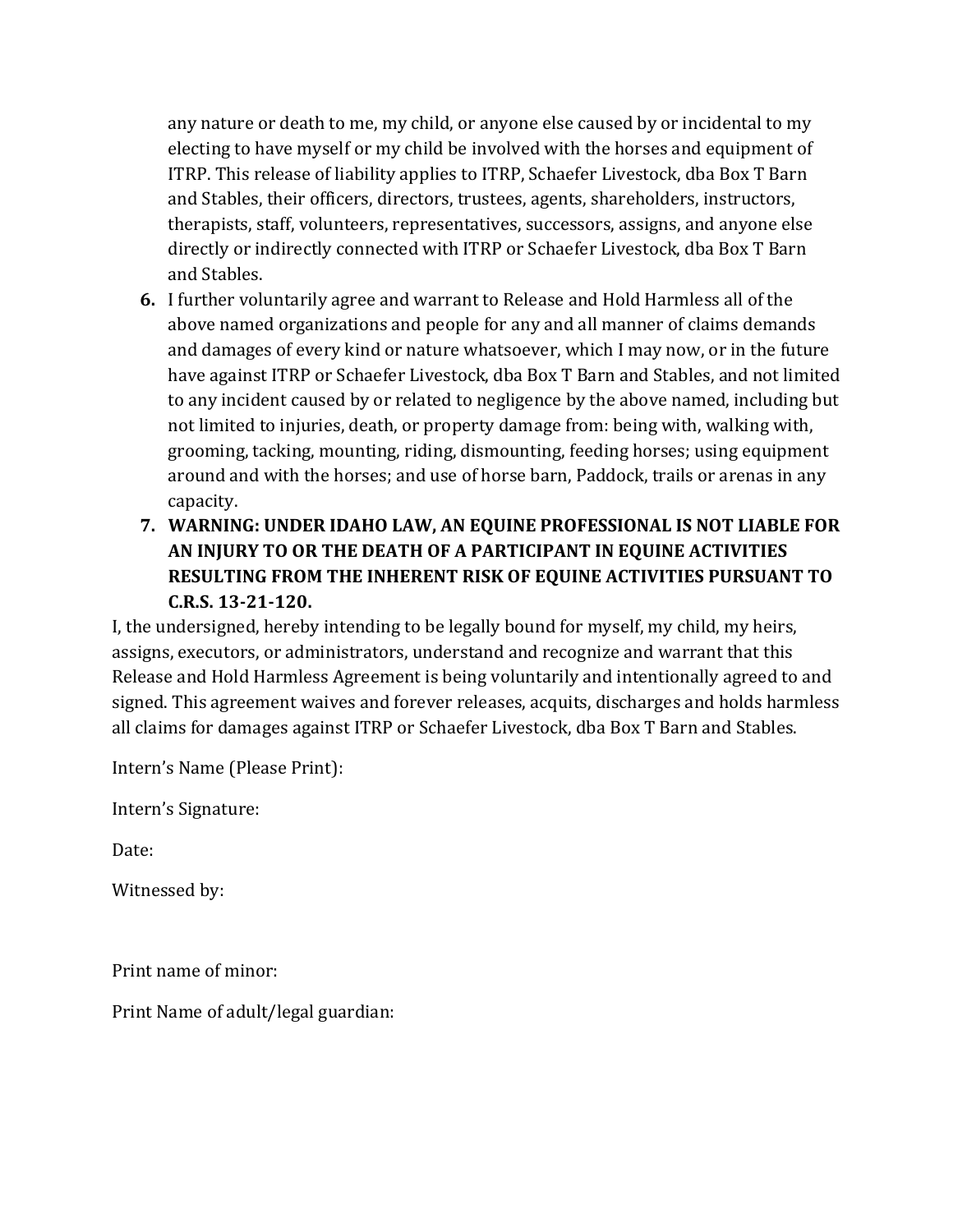Signature of adult/legal guardian:

Date:

Witnessed by:

# **Intern Photo Consent Form 2017**

### **Intern's Name (please print):**

I hereby authorize Innovative Equine Therapy (ITRP) the use of my name, picture, video, and/or audio or digital recording, associated with the ITRP program. I expressly waive any and all rights which I may have, under any applicable local, state, and federal laws or any common law claim, against ITRP and or Schaefer Livestock, dba Box T Barn and Stables or/ any staff, board member, volunteers or instructors. I hereby agree to and consent to the foregoing assignment and waiver.

Intern's Signature:

Date:

Parent or legal Guardian (if under 18):

Date: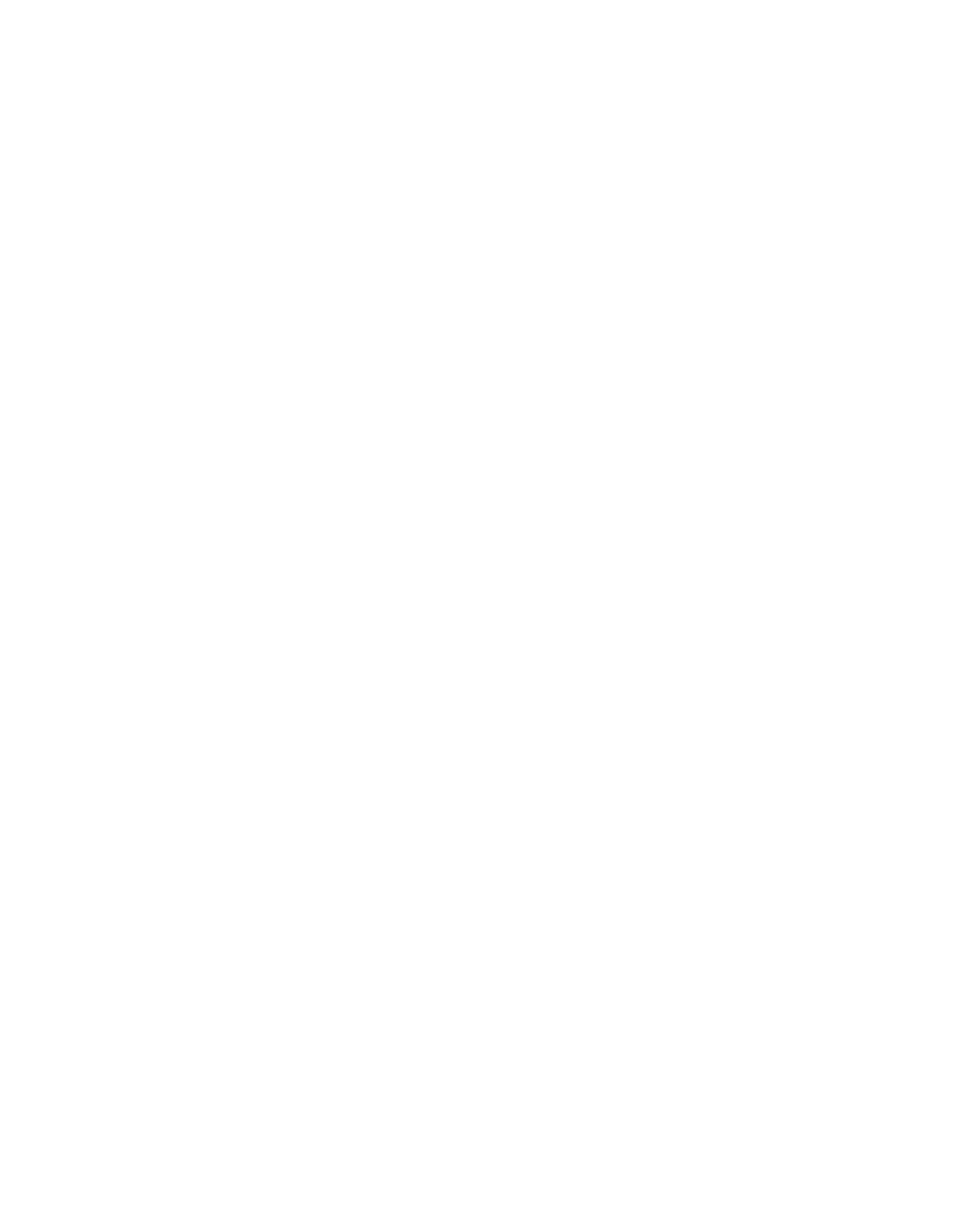# **Intern Health History 2017**

| Date:                                   |       |       |    |     |
|-----------------------------------------|-------|-------|----|-----|
| Name:                                   |       |       |    |     |
| <b>Address:</b>                         |       |       |    |     |
| <b>Phone: H:</b>                        | Cell: | Work: |    |     |
| Date of Birth:                          | Age:  | H:    | W: | M/F |
| Employer/School:                        |       |       |    |     |
| Parent/Legal Guardian Name and Address: |       |       |    |     |

#### **Health History:**

Please describe your current health status, particularly regarding the physical/emotional demands of working in a therapeutic riding program. Please address fitness, cardiac, respiratory, bone/joint function, recent hospitalizations/surgeries, or lifestyle changes.

Allergies: Medications: Recent Vaccinations:

I understand that the information provided is accurate and to the best of my knowledge. I am not aware of any reason that would prevent my participation as an intern in the ITRP Program.

Signature:

Date: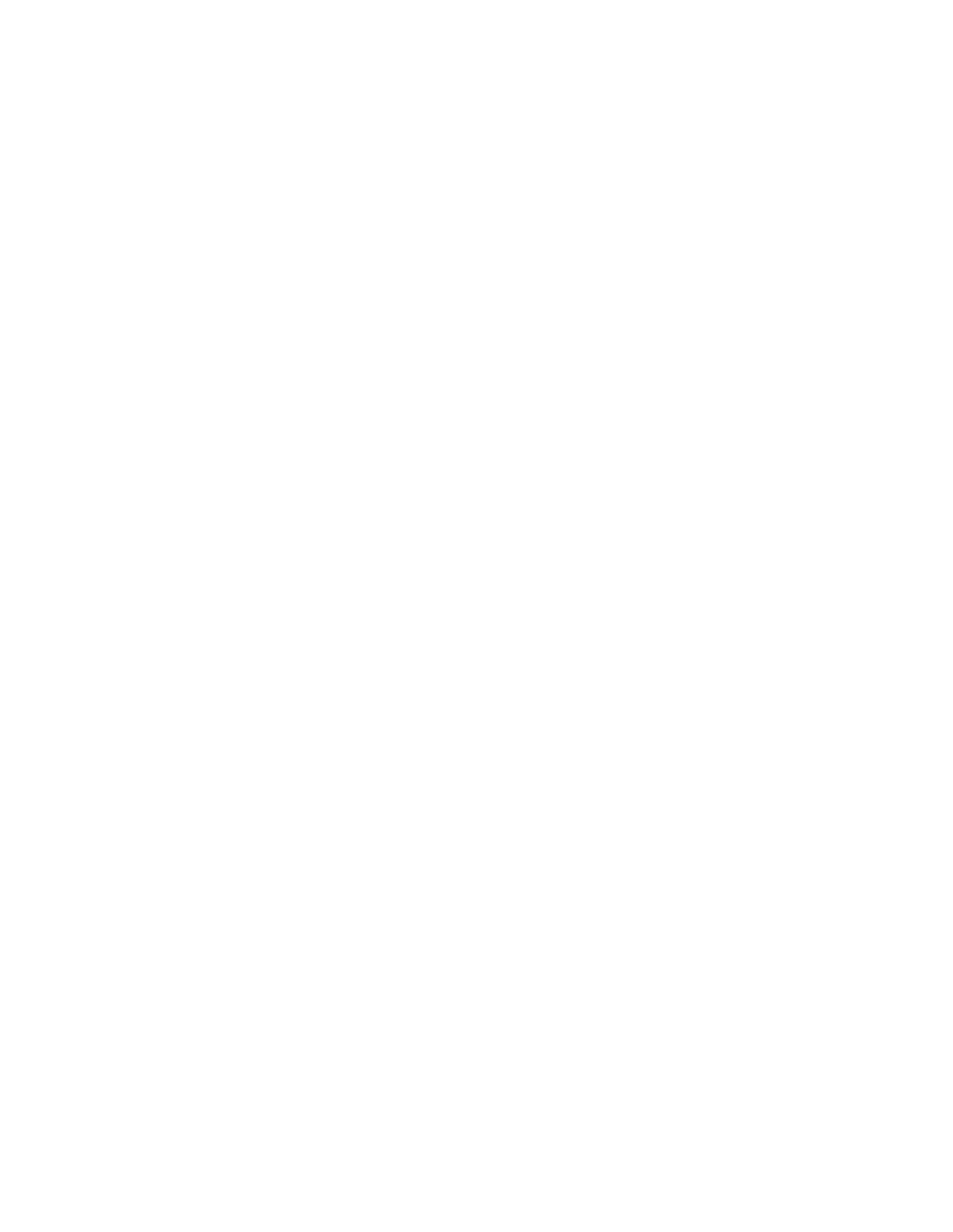# **Intern Background Information 2017**

### **Name:**

### **Date:**

Have you ever been charged with, or convicted of a crime? Yes/No If Yes, please explain:

I, (intern name), authorize ITRP to receive information from any law enforcement agency, including police departments and sheriff's departments, of this state or any other state or federal government, to the extent permitted by state and federal law, pertaining to any convictions I may have had for violations of state or federal criminal laws, including but not limited to convictions for violations of state or federal criminal laws, including but not limited to convictions for crimes committed upon children.

I understand that such access is for the purpose of considering my application as an intern, and that I expressly DO NOT authorize ITRP, its directors, officers, employees, or other volunteers to disseminate this information in any way to any other individual, group, agency, organization, or corporation.

Signature:

Date:

Current Driver's License: Yes/No

## **MUST PROVIDE DRIVERS LICENSE NUMBER**

Driver License Number:

State: